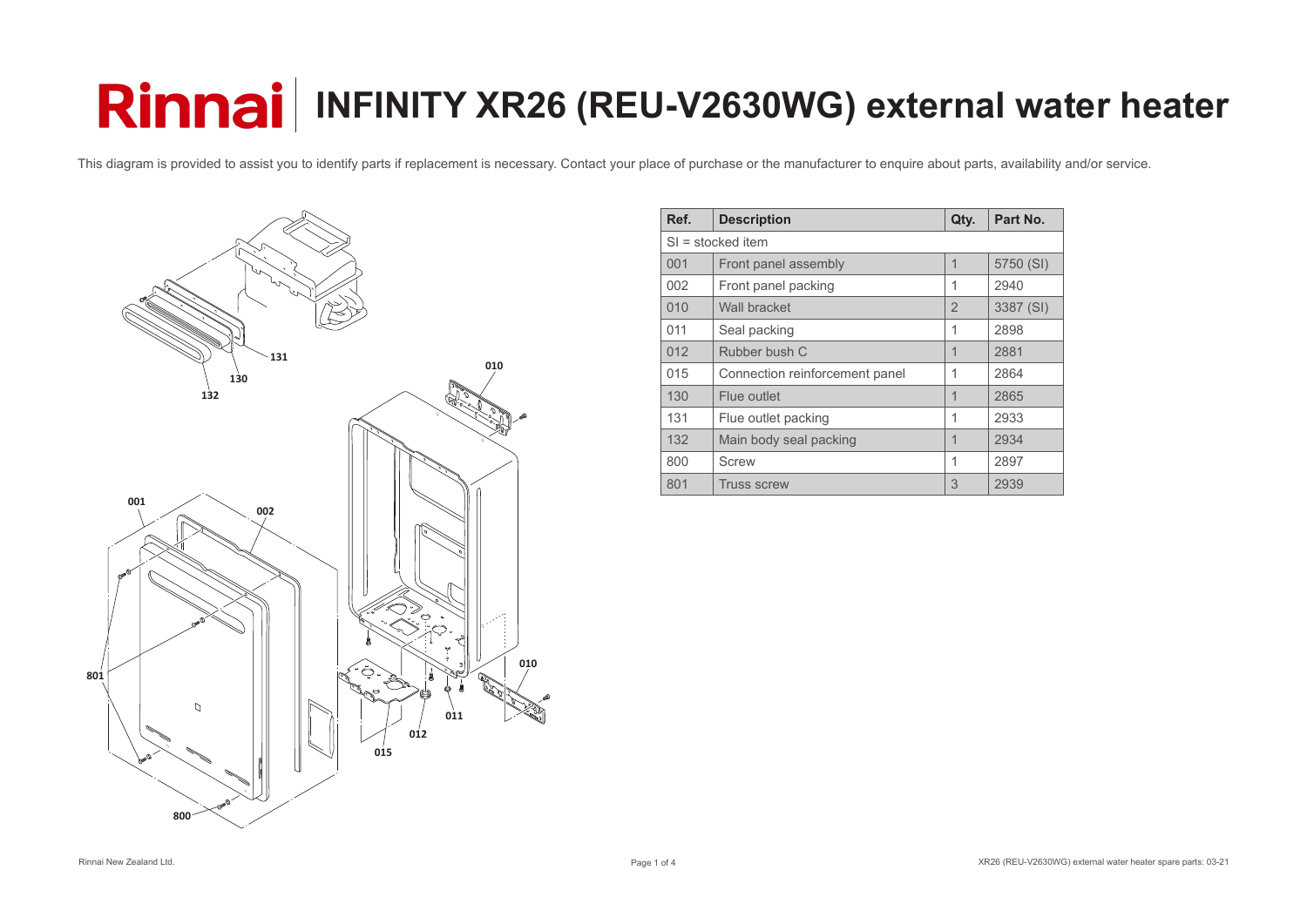

| Ref.         | <b>Description</b>                   | Qty.           | Part No.  |  |  |
|--------------|--------------------------------------|----------------|-----------|--|--|
|              | $SI =$ stocked item                  |                |           |  |  |
| 103          | Manifold assembly A LPG              | $\overline{1}$ | 2875 (SI) |  |  |
| 103          | Manifold assembly E NG               | 1              | 2876 (SI) |  |  |
| 104          | Manifold packing top                 | $\overline{1}$ | 2929      |  |  |
| 105          | Manifold packing lower               | 1              | 2930      |  |  |
| 106          | <b>Burner case front</b>             | $\mathbf{1}$   | 2867      |  |  |
| 107          | Packing                              | 1              | 2931      |  |  |
| 108          | Damper A                             | $\mathbf 1$    | 2879 (SI) |  |  |
| 109          | Lean & rich burner assembly          | 22             | 2941      |  |  |
| 110          | Burner case rear                     | $\mathbf 1$    | 2874      |  |  |
| 111          | Combustion chamber front             | 1              | 2862      |  |  |
| 112          | Combustion chamber packing top       | $\overline{1}$ | 2932      |  |  |
| 113          | Electrode                            | 1              | 3445 (SI) |  |  |
| 114          | Flame rod electrode                  | $\overline{1}$ | 4916 (SI) |  |  |
| 115          | Electrode packing                    | 1              | 3465 (SI) |  |  |
| 116          | Electrode holder                     | $\overline{1}$ | 3468 (SI) |  |  |
| 117          | Electrode sleeve                     | 1              | 3475 (SI) |  |  |
| 120          | Heat exchanger assembly              | $\mathbf{1}$   | 2893 (SI) |  |  |
| $\mathbf{r}$ | Heat exchanger high acidity assembly | 1              | 5247 (SI) |  |  |
| 150          | Fan motor assembly                   | $\overline{1}$ | 2883 (SI) |  |  |
| 151          | Fan casing assembly                  | $\mathbf 1$    | 2863 (SI) |  |  |
| 703          | Ignitor assembly                     | $\overline{1}$ | 2886 (SI) |  |  |
| 704          | HT lead universal                    | 1              | 3651 (SI) |  |  |
| 705          | Ignitor fixing plate                 | $\overline{1}$ | 2900      |  |  |
| 713          | Heater fixing plate                  | $\overline{2}$ | 2899      |  |  |
| 714          | Clip pipe 2-sided                    | $\overline{2}$ | 3917 (SI) |  |  |
| 719          | Temperature fuse fixing plate        | $\overline{2}$ | 3659 (SI) |  |  |
| 720          | Temperature fuse fixing plate        | $\overline{2}$ | 4899 (SI) |  |  |
| 724          | Thermistor clip                      | $\overline{2}$ | 3882 (SI) |  |  |
| 802          | <b>Screw</b>                         | 3              | 2938      |  |  |
| 803          | Tapping screw                        | 1              | 2896      |  |  |
| 825          | O-ring                               | $\overline{2}$ | 3832 (SI) |  |  |
| 827          | O-ring                               | $\overline{2}$ | 4912 (SI) |  |  |
| 829          | O-ring                               | $\overline{2}$ | 1244 (SI) |  |  |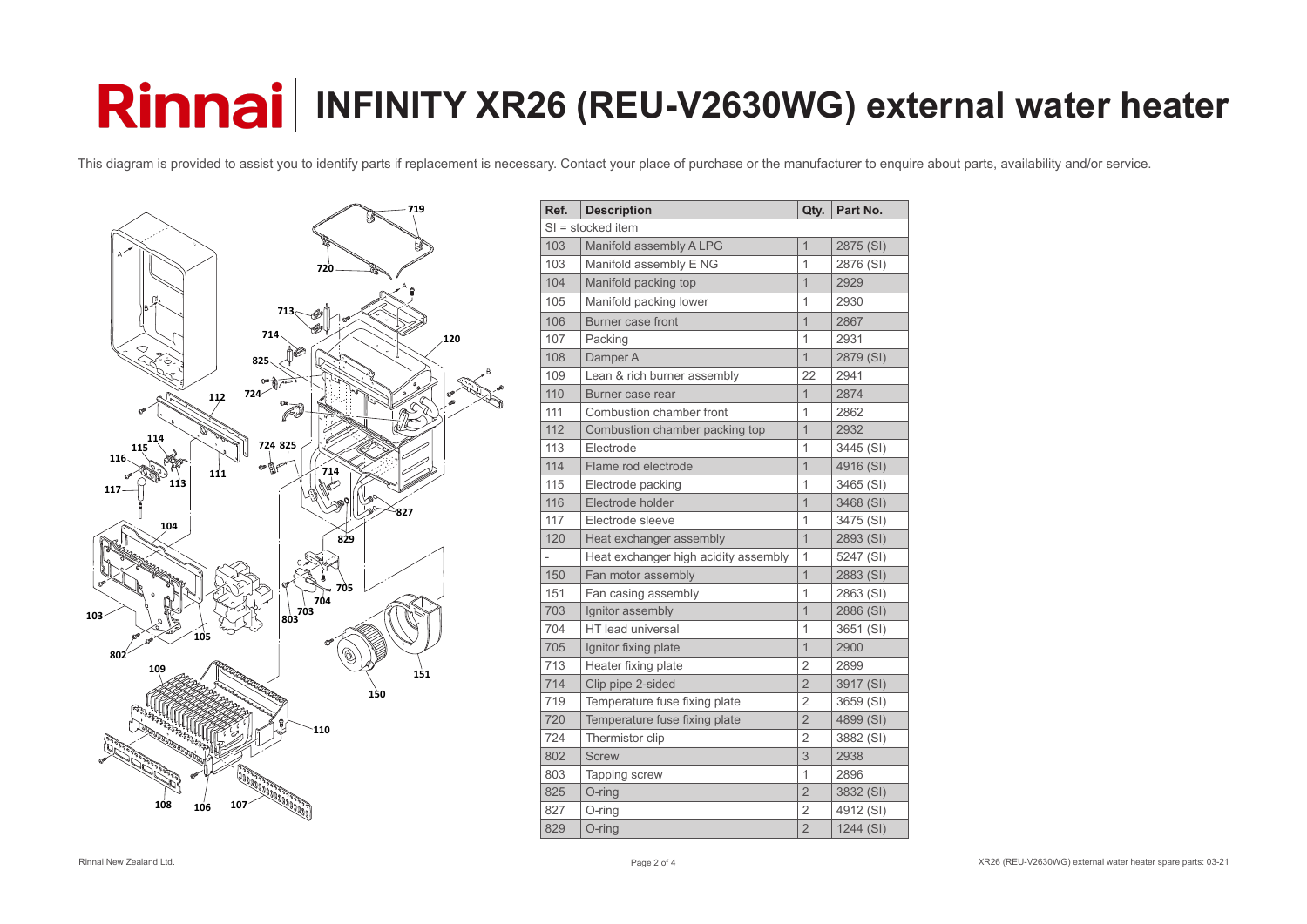

| Ref. | <b>Description</b>              | Qty.           | Part No.  |  |  |
|------|---------------------------------|----------------|-----------|--|--|
|      | $SI =$ stocked item             |                |           |  |  |
| 013  | <b>Quick control connection</b> | $\overline{1}$ | 2877      |  |  |
| 014  | Cable seal packing              | $\overline{1}$ | 2928      |  |  |
| 100  | <b>Gas connection</b>           | $\overline{1}$ | 3074 (SI) |  |  |
| 101  | Test point screw                | $\overline{2}$ | 3564      |  |  |
| 102  | Gas control assembly            | $\overline{1}$ | 5753 (SI) |  |  |
| 121  | <b>Fixing bracket</b>           | $\overline{2}$ | 2937      |  |  |
| 400  | Water inlet 3/4 "               | $\overline{1}$ | 2894      |  |  |
| 401  | Plug band inlet                 | 1              | 2927 (SI) |  |  |
| 402  | Incoming water filter           | $\overline{1}$ | 3839 (SI) |  |  |
| 404  | <b>Balancer</b>                 | 1              | 3487 (SI) |  |  |
| 404a | Water turbine                   | $\overline{1}$ | 2850      |  |  |
| 405  | Water servo & sensor LPG        | 1              | 2858 (SI) |  |  |
| 405  | Water servo & sensor NG         | $\overline{1}$ | 2859 (SI) |  |  |
| 406  | Water servo cover               | 1              | 2871      |  |  |
| 407  | Bypass servo assembly           | $\overline{1}$ | 2892 (SI) |  |  |
| 408  | Hot water outlet 3/4 " NPT      | 1              | 2895      |  |  |
| 409  | Plug band hot water             | $\overline{1}$ | 2926      |  |  |
| 410  | Pressure relief valve           | $\overline{1}$ | 3491 (SI) |  |  |
| 700  | PCB main assembly               | $\overline{1}$ | 2882 (SI) |  |  |
| 701  | EC cover 2-Z                    | 1              | 2872      |  |  |
| 702  | PCB cover                       | $\overline{1}$ | 2866      |  |  |
| 706  | Surge protector                 | 1              | 4930 (SI) |  |  |
| 707  | Sub circuit board cover         | $\overline{1}$ | 2873      |  |  |
| 708  | <b>Fixing plate</b>             | 1              | 2925      |  |  |
| 820  | O-ring                          | $\overline{2}$ | 2239 (SI) |  |  |
| 821  | Gas inlet o-ring                | 1              | 3837 (SI) |  |  |
| 822  | Packing                         | $\overline{2}$ | 3773 (SI) |  |  |
| 826  | $O$ -ring                       | 1              | 1031 (SI) |  |  |
| 829  | O-ring                          | $\overline{2}$ | 1244 (SI) |  |  |
| 830  | O-ring                          | $\overline{2}$ | 3627 (SI) |  |  |